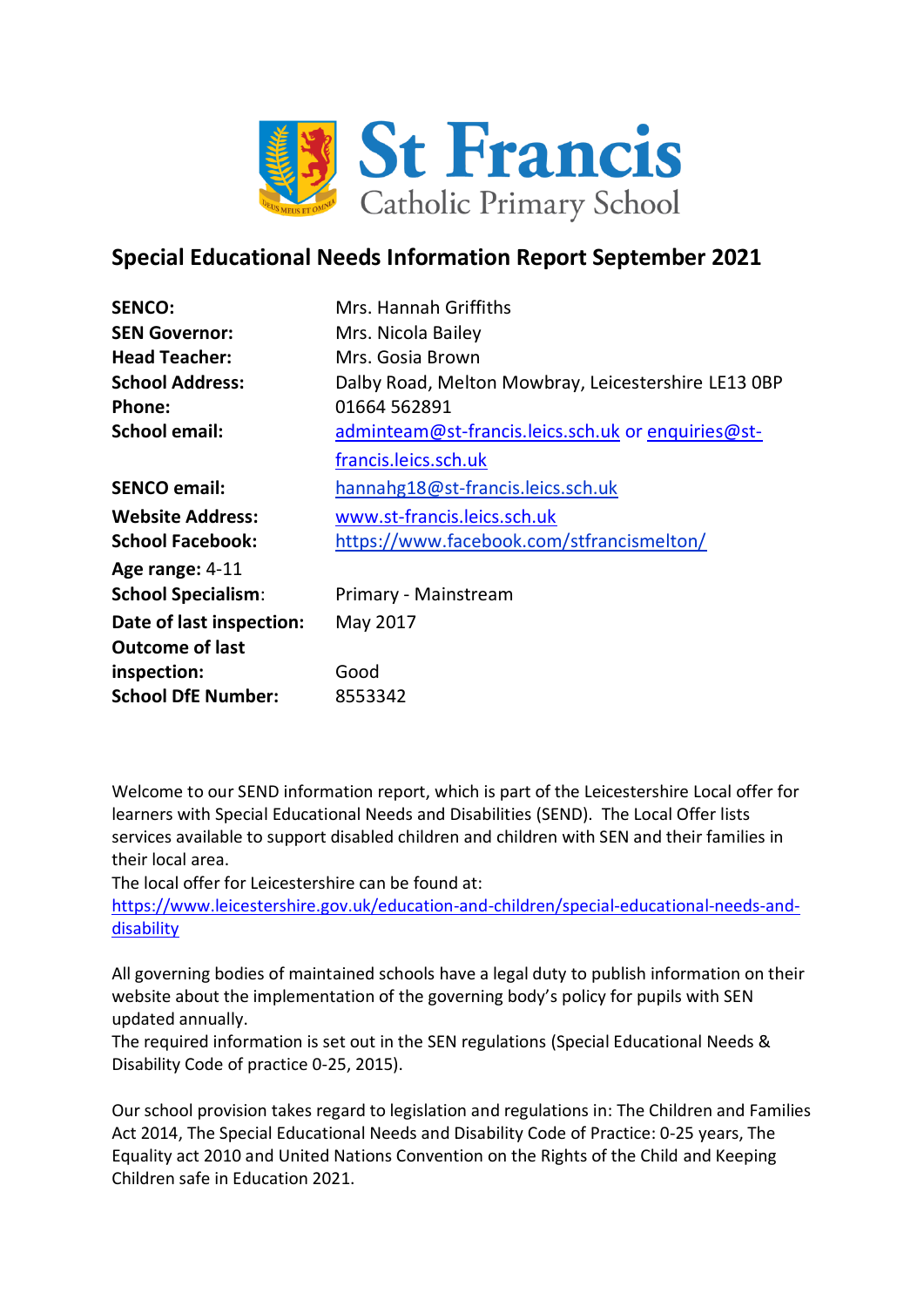At Saint Francis Primary School our Catholic ethos values and celebrates each child as an individual with different strengths and needs. We have the highest aspirations and expectations for all children, including those with special educational needs. We strive to support all children to achieve their life goals through a balanced curriculum and lifelong learning journey. Quality first teaching is the first step on the journey but for some children, further help and targeted support may be needed.

We use the definition for SEN and disability from the SEND Code of Practice (2015) " A child or young person has a special educational need if he or she has a learning difficulty or disability which calls for special educational provision to be made for him or her."

A learning difficulty or disability is a significantly greater difficulty in learning than the majority of others of the same age.

Special Educational Provision means educational provision that is additional to, or different from that made generally for others of the same age in a mainstream school in England.

Disability: "a physical or mental impairment which has a long term and substantial adverse effect on their ability to carry out normal day-to-day activities. This includes sensory impairment such as those affecting sight or hearing and also long term health conditions such as epilepsy, asthma and diabetes. "



**2.What kinds of special educational needs do we make provision for?**

**1. What are Special Educational needs or disability**?

At Saint Francis Catholic School we are committed to maximum inclusion that meets the needs of all children. With the efficient use of resources, we aim to provide the highest quality of education for all pupils. All the teachers in Saint Francis Catholic Primary School are teachers of children with Special Educational Needs. Where a pupil is identified as having SEND, we work to remove barriers to learning and put effective special educational provision in place. Listed below are the four broad areas of need, as listed in the SEND Code of Practice, that our school makes provision for:

**1. Communication and interaction –** a child will receive support for this area of need if they have speech, language and communication difficulties which make it difficult for them to make sense of language or to understand how to communicate effectively and appropriately with others.

**2. Cognition and learning -** a child will receive support if they learn at a slower pace than others their age, have difficulty in understanding parts of the curriculum, have difficulties with organisation and memory skills, or have a specific difficulty affecting one particular part of their learning performance such as in literacy or numeracy.

**3. Social, emotional and mental health difficulties –** a child will receive support if they have difficulty in managing their relationships with other people, are withdrawn, or if they behave in ways that may hinder their and other children's learning, or that have an impact on their health and wellbeing.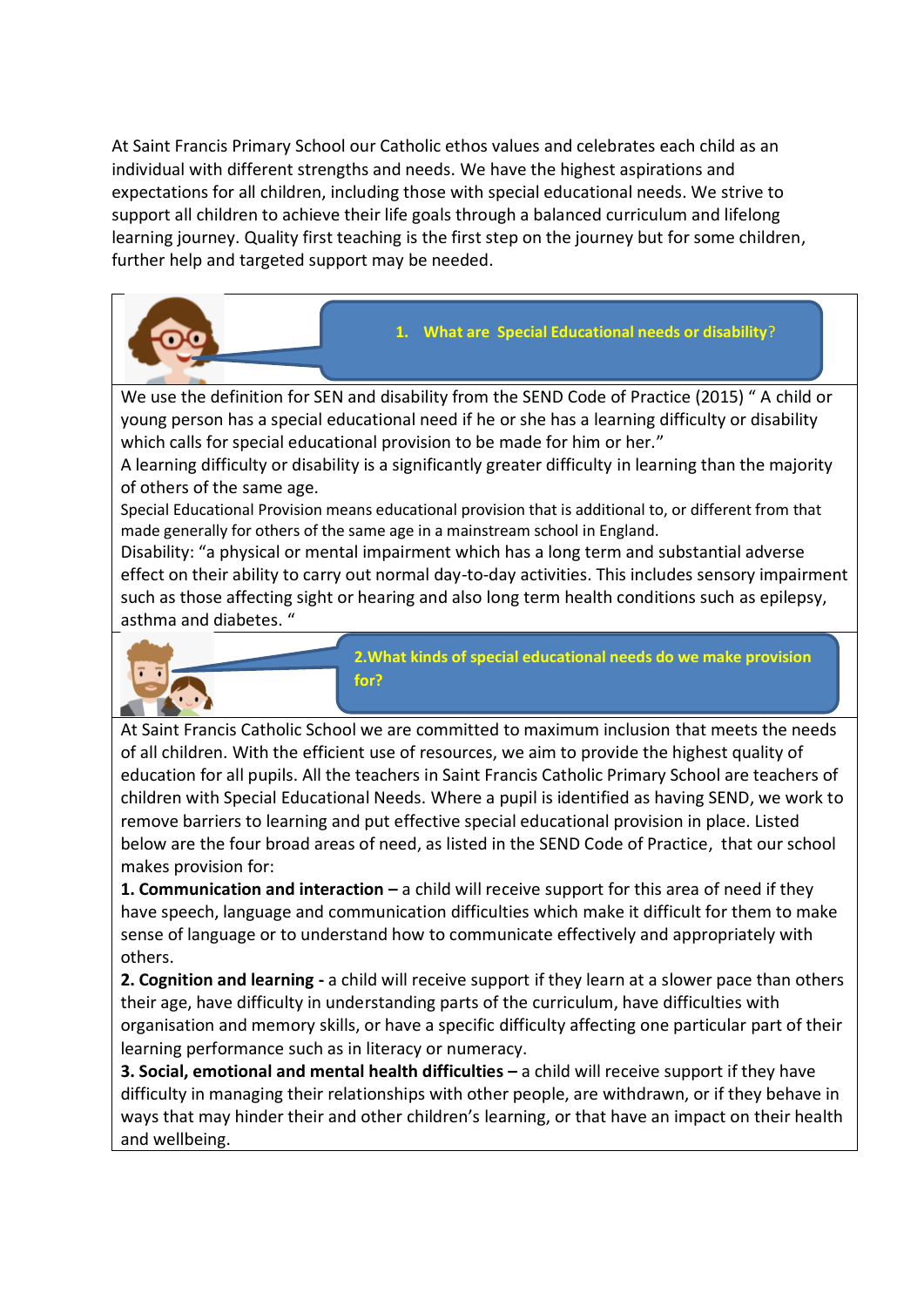4. **Sensory and/or physical needs –** for example, children and young people with visual and/or hearing impairments, or a physical need that means they must have additional ongoing support and equipment.



**3.What policies and procedures are in place for identifying those pupils with SEND ?**

Early identification of children with SEN is vital. Teachers meet with parents to discuss concerns regarding a child's progress at the earliest opportunity, raised either by the class teacher or the parents themselves. Identifying a child's educational needs and adapting teaching to meet those needs, is a process that is in place for all children in our school. The school has a rigorous and regular system, through termly data input, pupil progress meetings and class teacher monitoring to identify where a child is not making expected progress or working below national expectations.

Where a child's needs are persistent, the class teacher will complete an initial concerns record and arrange to meet with the SENCO. At this meeting, the need for additional assessments and intervention will be discussed. This will then be discussed with parents.

Class teachers will provide quality first teaching and appropriate differentiation aimed at closing the gap or raising attainment and where necessary, relevant and timely interventions. This will be delivered by staff with appropriate skills and knowledge. The class teacher remains responsible and accountable at all times for the progress and development of all children in their class, even where a child may be receiving support from a teaching assistant.

This SEN support will take the form of a four part cycle (ASSESS – PLAN - DO - REVIEW) through which earlier decisions and actions are revisited, refined and revised with a growing understanding of the child's needs and of what supports the child in making good progress and securing good outcomes. This is known as the Graduated Approach.

A decision will then be made about whether different and additional provision is required to meet the child's needs. Appropriate staff along with the SENCO will then meet with parents to discuss the need for special educational provision and possible placement on the school's SEN record at SEN Support. Working together, the SENCO, class teacher, parents and child will gain a shared understanding of the child's areas of strength and emerging barriers to learning and discuss what support is available. A one page profile and individual learning targets will be written to give all parties a shared understanding of the child's strengths, needs and targets. These will be reviewed termly.

The SENCO has a number of SEND specific assessment tools to assess areas and level of need. These are used alongside whole school assessments. Occasionally it will be necessary to liaise with external agencies for assessment, diagnosis or support, such as Speech and Language Therapists, Educational Psychologists, Specialist teachers and partners from the Health Service. We will always consult with parents before doing this.

### **Policies relating to SEND – available on the School's website**

SEN Policy (including systems and structures for inclusion and support) Special Educational Needs Information Report / Local Offer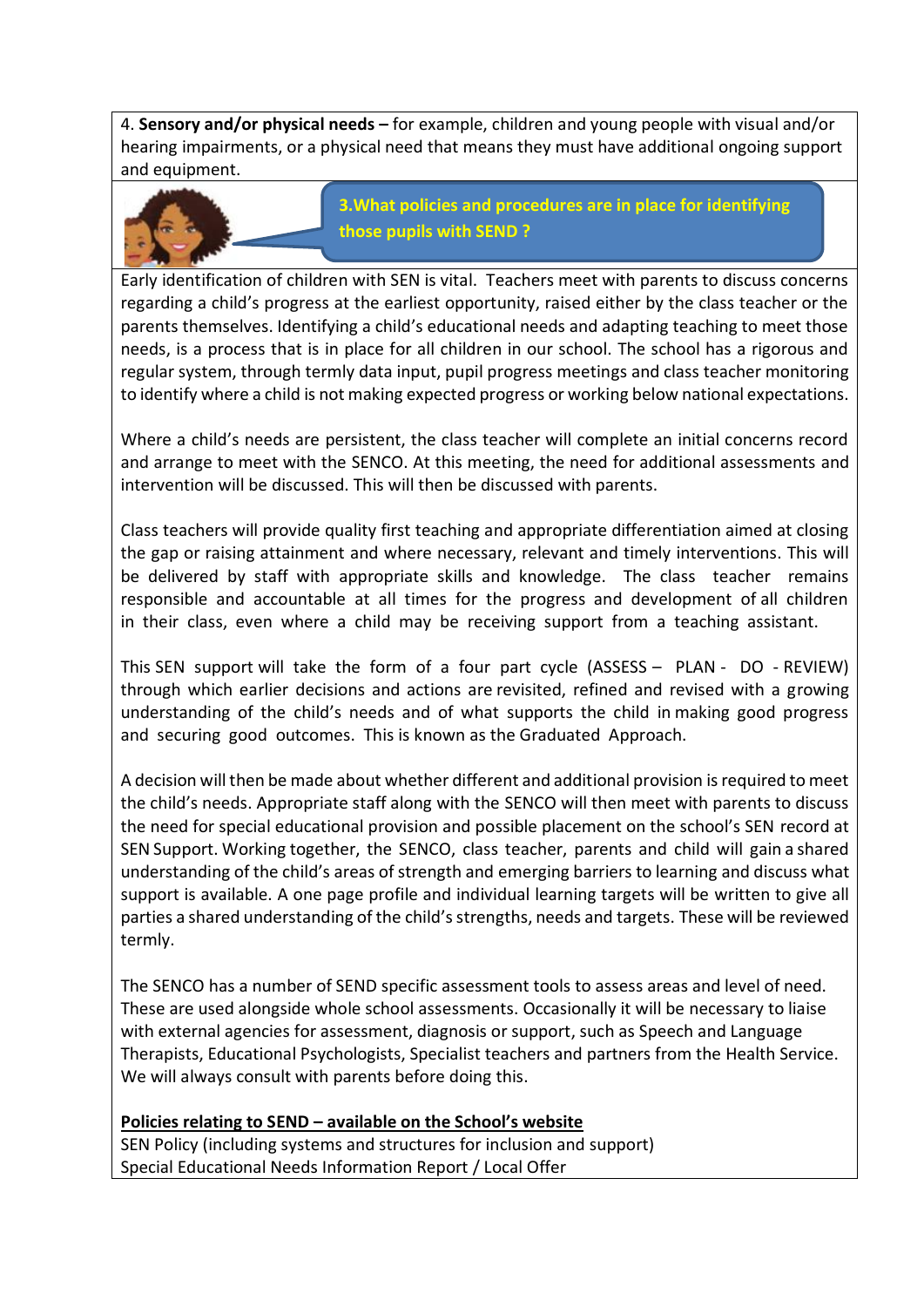Positive Handling Policy

Admissions Policy

Child Protection and Safeguarding Policy

Equality Policy

Behaviour Policy

Complaints Policy

The school has a nominated Governor who is responsible for SEN/ inclusion. Their responsibility is to:

- have specific oversight of the school's arrangements for SEN,
- to liaise with the SENCO and discuss the SEND children.
- support the school in evaluating and developing the quality and impact for pupils with SEN across the school and
- to ensure that the full governing body is kept informed of how the school is meeting the statutory requirements.
- To review the effective use of SEND resources with SLT and SENCO



**4. How would we support a parent / carer with a concern or a young person who was worried about their learning**

The school is fully committed to a meaningful partnership with parents of children with special educational needs where they can be as fully involved as possible in decisions and are provided with the information and support necessary to enable full participation in those decisions.

At Saint Francis School we will always make parents feel welcome and actively listen to their concerns, wishes and aspirations for their child.

In the first instance all concerns should be raised with the pupil's class teacher.

If the class teacher identifies a pupil's Special Educational Needs he / she completes an Initial Concerns Form and after consulting our SENCO, gathers information and takes initial action to address those needs. This will be discussed with parents at the earliest opportunity to alert them to our concerns and to consider their views about their child's needs. Support and guidance would be given to parents about ways in which they can help their child's learning and development at home. Parents would be signposted to wider support, information and services pertinent to their child's SEN by ensuring they know how to access the Local Offer and the LA's Parent Partnership Service.

After consultation the school may request specialist involvement for advice regarding early identification and effective support for any child. The school will consider involving specialists, where, for example, a child continues to make less than expected progress, despite additional provision targeted at their area of need. Parents will always be involved in any decision to involve specialists along with the child's teacher and their child, where appropriate cases.



**5.What are the arrangements for assessing and reviewing the progress of pupils with SEND, and progress towards** 

Teachers routinely monitor progress of children through formative and summative assessments. We use end of unit and termly assessments for reading and maths. We also use online **their outcomes.**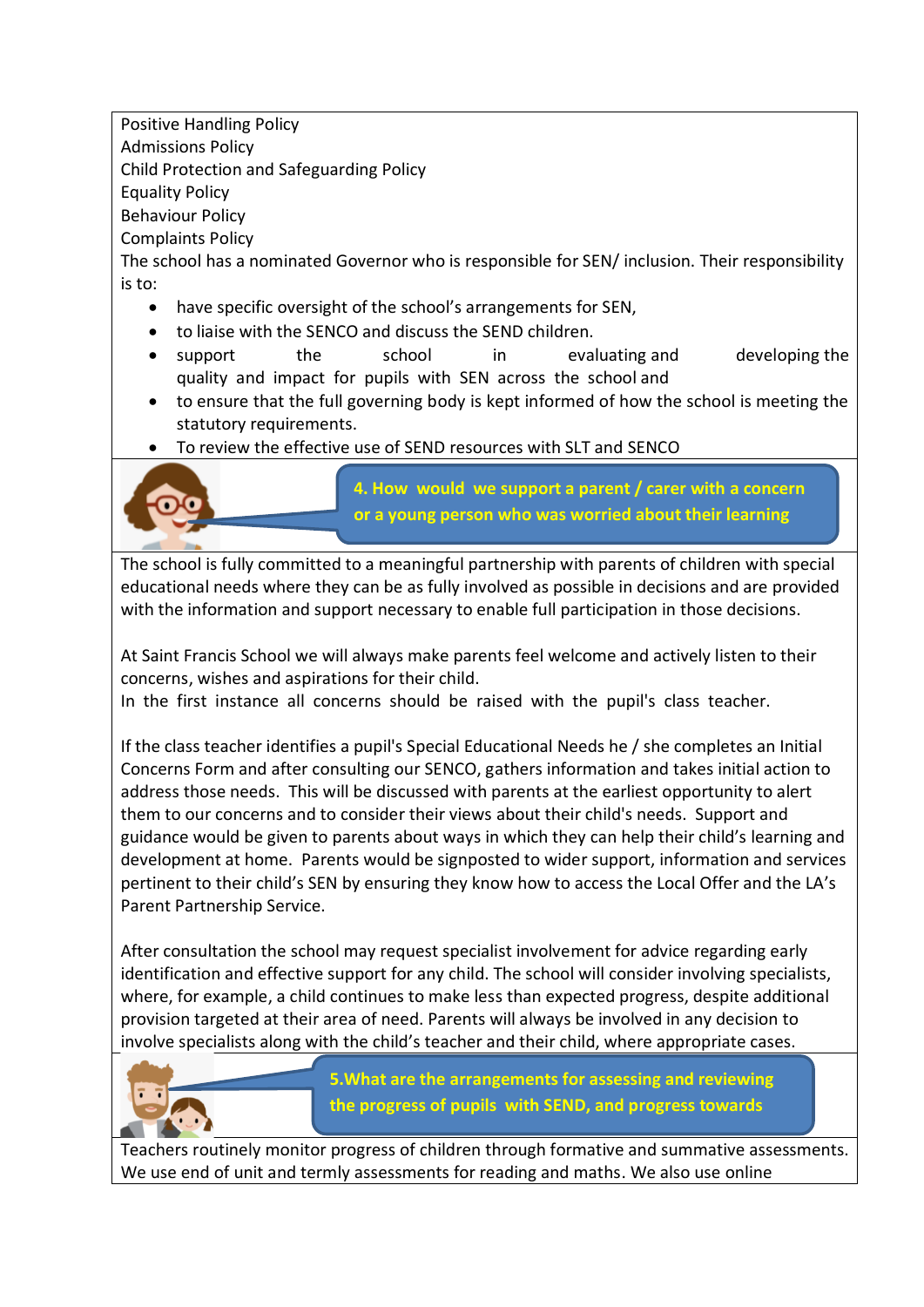platforms to monitor reading practice and progress. This data is reviewed by teachers, subject leaders, and the SENCO to ensure children are progressing. In addition to this, children who have a SEND need will have specific targets on their Learning Plan which are reviewed every term. Parents will meet with teachers/SENCO to discuss these targets termly.

Where children are having an intervention to address a particular need, these will have specific intended outcomes and entry and exit data is taken to assess progress of children in these interventions.

We also use more specialist assessment tools such as the The Autism Education Trust progression framework to assess and track progress of children with autism. We also use the Boxall profile and Strength and Difficulty questionnaires for reviewing the progress of pupils with Social Emotional Mental Health (SEMH) needs.

### Children with EHCPS

Children with Education Health Care Plans (EHCP) will be working towards specific outcomes agreed with school, parents and the Local Authority and progress towards these will be continually assessed by teachers and the SENCO. These outcomes may be broken down into smaller targets which are reviewed termly. The EHCP is a key document which should be referenced continually when planning next steps and provision. Children with an (EHCP) will also have their progress towards outcomes reviewed at an annual review. This is where all parties involved with the child meet to look at achievements over the year, check progress towards outcomes on the EHCP and check that the provision is meeting the needs of the child. At Saint Francis we take person centred approach to Annual Reviews which means we put young people and families at the centre and advocate that everyone has the right to exercise choice and control in directing their lives. The meeting is in a format that is pupil-friendly, where they can be effectively included in the meeting and be listened to about what is working and not working for them in relation to school.



Each pupil's education programme will be planned by the class teacher and shared with parents and children. It will be differentiated accordingly to suit the pupil's individual needs. This may include additional general support by the teacher or learning support assistant in class. If a pupil's needs are significant and related to more specific areas of their education, such as spelling, handwriting, maths and English skills etc. then the pupil will be placed in a small focused intervention group. This will be run by the teacher or learning support assistant. The length of time of the intervention will vary according to need. The interventions are tracked and monitored and will be regularly reviewed and evaluated by all involved to ascertain the effectiveness of the provision and to inform future planning. These interventions will be recorded on the school provision map (this is a record of the interventions and their impact). If you have any queries related to the interventions please do not hesitate to contact the class teacher.

In a support and challenge role, the Governors ensure that the school is as inclusive as possible and treats all children and staff in an equitable way. They monitor and review the accessibility plan and all other statutory policies as defined by the DfE. The named governor for SEND is Mrs Nicola Bailey.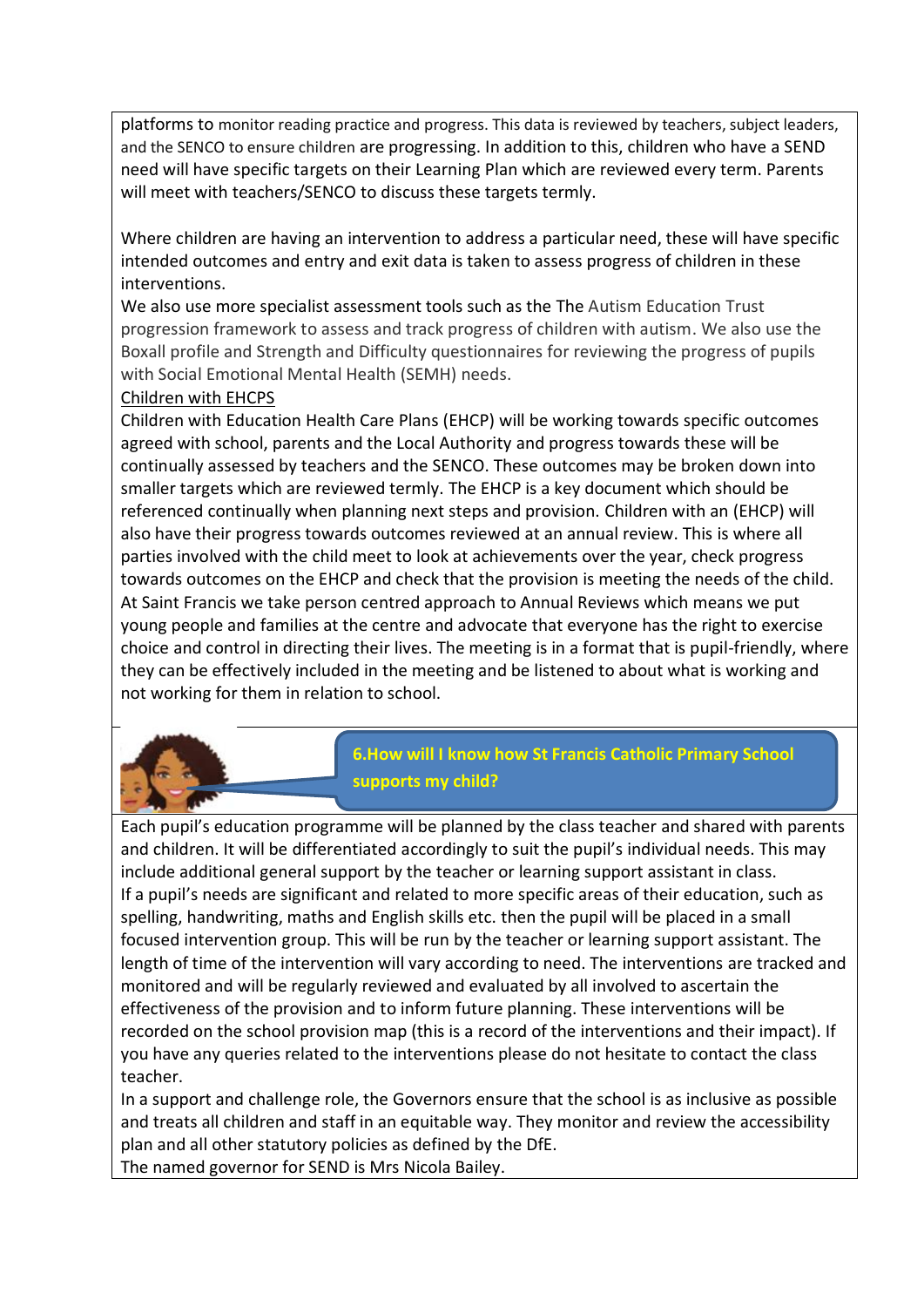

### **7. How will the curriculum be matched to my child's needs?**

Teachers plan lessons that take account of the individual needs of children at the outset. Our curriculum is designed to be engaging and challenging for all and subject leaders will address how it meets the needs of all pupils in their curriculum intent statement for each subject. We will endeavour to address any gaps in learning or specific area of need without any unnecessary narrowing the curriculum for children with SEND.

Children with SEND may require a combination of resources and strategies to help them have equal access to the curriculum. This could include the use of ICT, additional adult support, specialist equipment or the planning of the curriculum to be delivered in a slightly different way, for example splitting lessons into smaller sessions with sensory breaks in between. If a child has been identified as having a special need, they will be given an Individual Learning Plan with targets set according to their area of need. For some children these targets could have a social and emotional focus whereas others could focus on other areas of the curriculum. The targets will be monitored by the class teacher regularly and by the SENCO three times per year. Individual Learning plans will be discussed with parents at Parents' Evenings. After jointly reviewing the progress the next set of targets will be discussed. The class teacher will produce a learning plan which will be sent to the parent within 2 weeks.



# **8.How will I know how my child is doing and how will I be involved in planning for my child's education**

Teacher's work in partnership with parents and children, ensuring that they are involved in setting and evaluating children's targets. We keep parents informed of their child's progress in a number of ways such as: maintaining regular contact between parents and teacher through class dojo messaging; end of day discussions and telephone contact when needed; discussing your child's progress at parents' evenings.

Additional to parents' evenings are SEND review meetings, which are held termly. These will involve the SENCO (Hannah Griffiths) the class teacher, parent and where possible the child. During this meeting we will review learning targets and discuss next steps.

Appointments can be made to speak in more detail to the class teacher or SENCO by visiting the school office or by emailing the SENCO directly.

Parents views are sought in the initial stages of identifying need through the parental consultation form or through face to face conversations.

When other professionals come in to work with your child you will be invited to meet with them discuss their observations and give your perspectives and wishes.

You will be asked to help complete the one page profile for your child which tells all people working with your child what is important to and for your child.



### **9.How will my child's views and wishes be reflected?**

Your child's voice will be included on your child's Learning Plan and their thoughts and wishes will always be considered.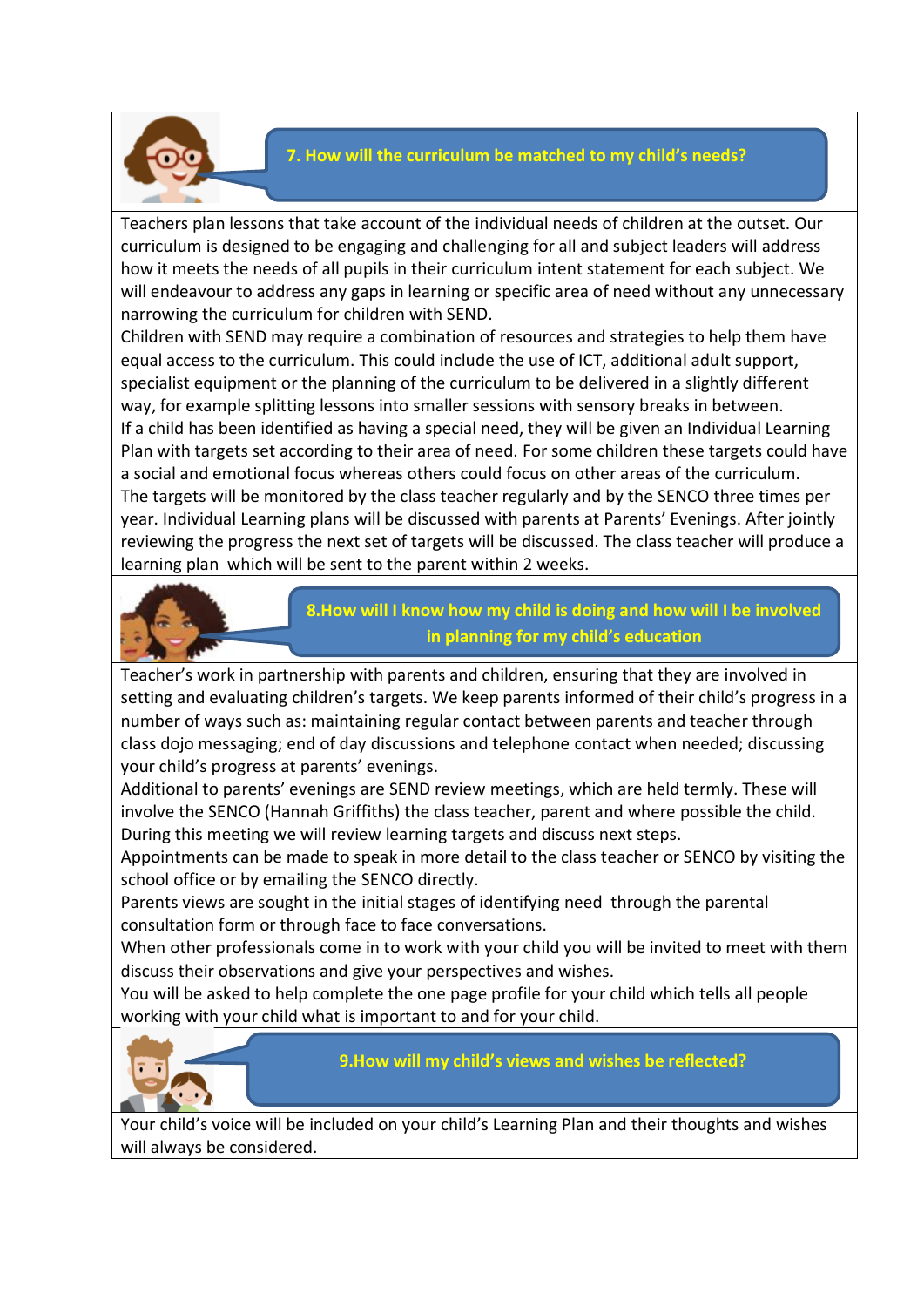Children will help to complete their one page profile so all staff are aware of their interests and these can be incorporated into their learning.

They will discuss with staff their preferred ways of learning and these will be incorporated into teacher's plans and their one page profile and learning plan.

Children's targets will take into account children's personal aspirations and hopes for the future.



### **10.How will you help me to support my child's learning?**

The class teacher will suggest ways you can support your child at home. Depending on the support needed, the SENCO or teacher will signpost you to agencies that can help support you at home.

We work with other schools to put on workshops/ support groups for parents.

The SENCO may meet with you to discuss how to support your child with strategies to use if there are difficulties with a child's behaviour/emotional needs.

If outside agencies or the Educational Psychologist have been involved, suggestions and programmes of study are normally provided that can be used at home.



**11.What support will there be for my child's overall well-being?**

We understand that for children to thrive and develop, their emotional needs and well-being must be considered in all that we do. We have designed our curriculum to give children the tools they need to be resilient and reflective learners. Our Relationships, Health and Sex Education programme helps children understand and manage all aspects of their overall wellbeing. As well as the RSHE programme our D&T, PE and Science curriculum helps children understand how to keep healthy.

Saint Francis also offers a wide variety of pastoral support for pupils. The school has an Emotional Literacy Support Assistant (ELSA) who is available to work with children and we regularly work with the school nurse team and the Children and Family Wellbeing service to refer children who need more specialist support.

We run an emotional literacy intervention

Staff have completed the 'happy lunchtimes' training which provides strategies for staff and children to make playtimes a positive experience for everyone. Alternative play areas are available for those who find lunchtimes a challenge.

Staff members have had received training to deliver interventions on managing anxiety, making friendships and understanding emotions. We also use interventions such as Lego Therapy to support social skills and communication.

We use the Boxall profile to help assess and plan for specific emotional or social needs.

**If a pupil has a medical need then a detailed Care Plan is compiled with support from the school nurse in consultation with parents. These are discussed with all staff who are involved with the pupil.**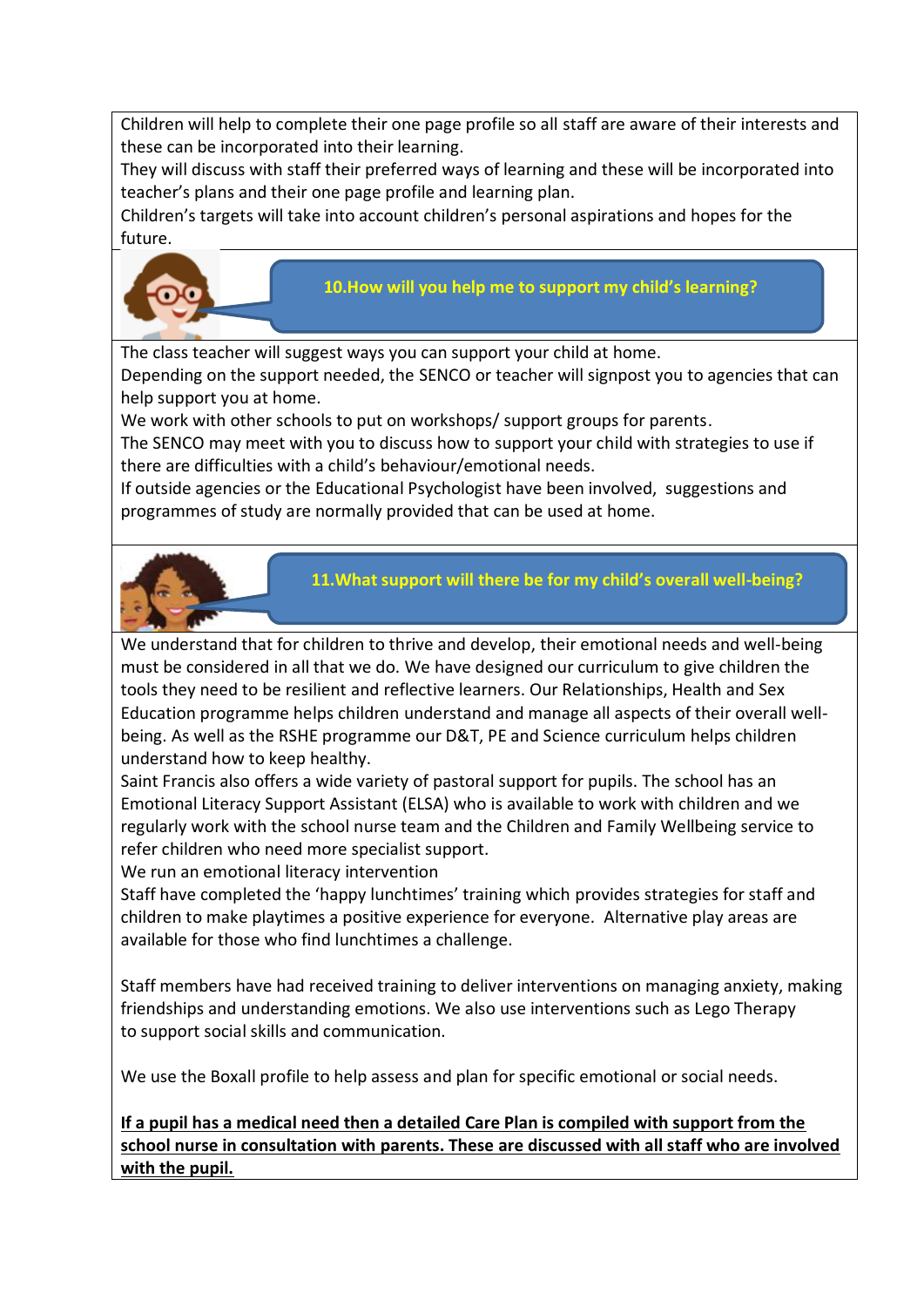Where necessary, and in agreement with parents, medicines are administered in school but only where a signed medicine consent form is in place to ensure the safety of both child and staff member.

All staff have had some first training.



At times, we will need to consult with outside agencies to receive specialised expertise. The agencies used by the school include: Autism Outreach Team Educational Psychology Service Oakfield School outreach team to support with behaviour The Inclusion Team Speech and Language Therapists Occupational Therapists Specialist Teaching Service Birchwood School outreach CAMHS (Child & Adolescent Mental Health Service) Hearing Support Team Vision Support Team Social Care – Early help School Nurse Paediatrician



**13.What training are the staff supporting children and young people with SEND had or are**

All staff have received Tier 1 autism training - Making sense of autism

Different members of staff have received training related to SEND. These have included:

- Social communication and emotional awareness
- Coping with anxiety
- Friendship programme
- How to support children with dyslexia
- Working memory
- TEAM teach behaviour management, de-escalation, emotional regulation and safe restraint techniques.
- How to support pupils with speech and language difficulties and training specifically on selective mutism and vocabulary development.
- Supporting early literacy development.
- Training from a specialist on Selective Mutism
- Physical Literacy

**14.How will my child be included in activities outside the classroom including school trips?**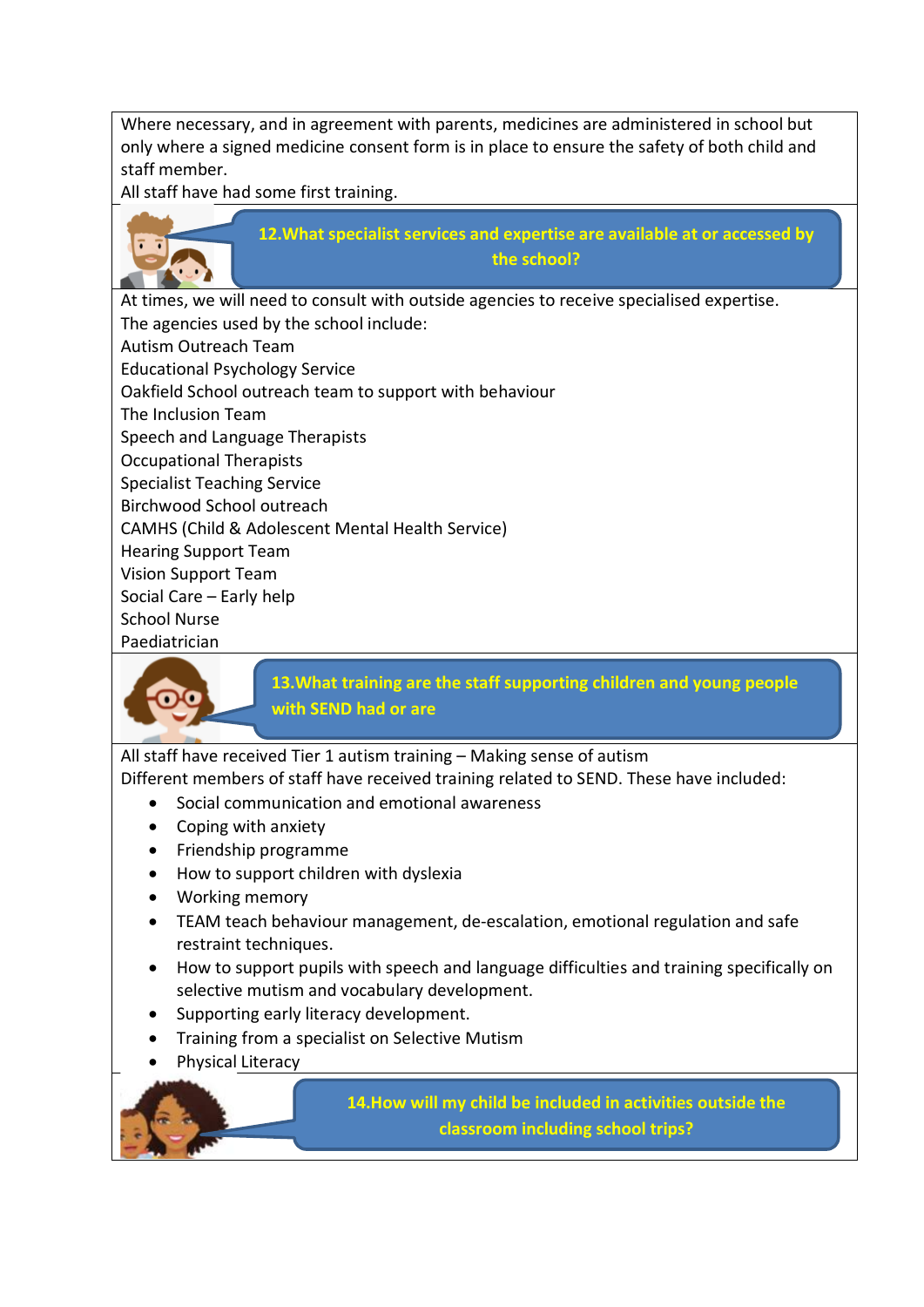At St Francis we want all children to benefit from enrichment activities additional to those offered inside the classroom or school day.

We monitor the number of children with SEND attending clubs and actively encourage children to take part by providing extra staff or paying for some clubs if the child is entitled to Pupil Premium Funding.

Activities and school trips are available to all and reasonable adjustments will always be made so that all children can participate.

Risk assessments are carried out and procedures are put in place to enable all children to participate safely.

Parents are able to come on trips where this will help the child take part.



**15.How accessible is the school environment?**

As a school, we are happy to discuss individual access requirements.

Our school is on two storeys and there are stairs on the school site, however most of the school is accessible.

Two toilets are adapted for disabled users.

The school has an accessibility plan which is reviewed annually to ensure reasonable adjustments are anticipated and planned for. This plan is available on the school website.



**16.How will the school prepare and support my child when joining St Francis Catholic Primary School or transferring to a new school?**

Many strategies are in place to enable the pupil's transition to be as smooth as possible. These can include:

Discussions between the previous or receiving schools prior to the pupil joining/leaving. Additional transition visits.

The SENCO will meet with parents and staff from the child's previous setting prior to their child joining the school.

Secondary school staff visit pupils prior to them joining their new school.

Children transferring to secondary will have extra transition visits.

The Y6 teacher and SENCO liaises with the SENCOs from the secondary schools to pass on information regarding SEN pupils.

Where a pupil may have more specialised needs, a separate meeting may be arranged with The SENCO, the secondary school SENCO, the parents and where appropriate the pupil. Where a child has an EHCP, transition will be discussed at their annual review. If this is a transfer to secondary school a formal review, similar to the annual review will be held in year 5.



**17.How are the school's resources allocated and matched to children's special educational**

The SEN budget is allocated each financial year. The money is used to provide additional support or resources dependant on an individual's needs.

The additional provision may be allocated after discussion with the class teacher at pupil progress meetings or if a concern has been raised by them at another time during the year.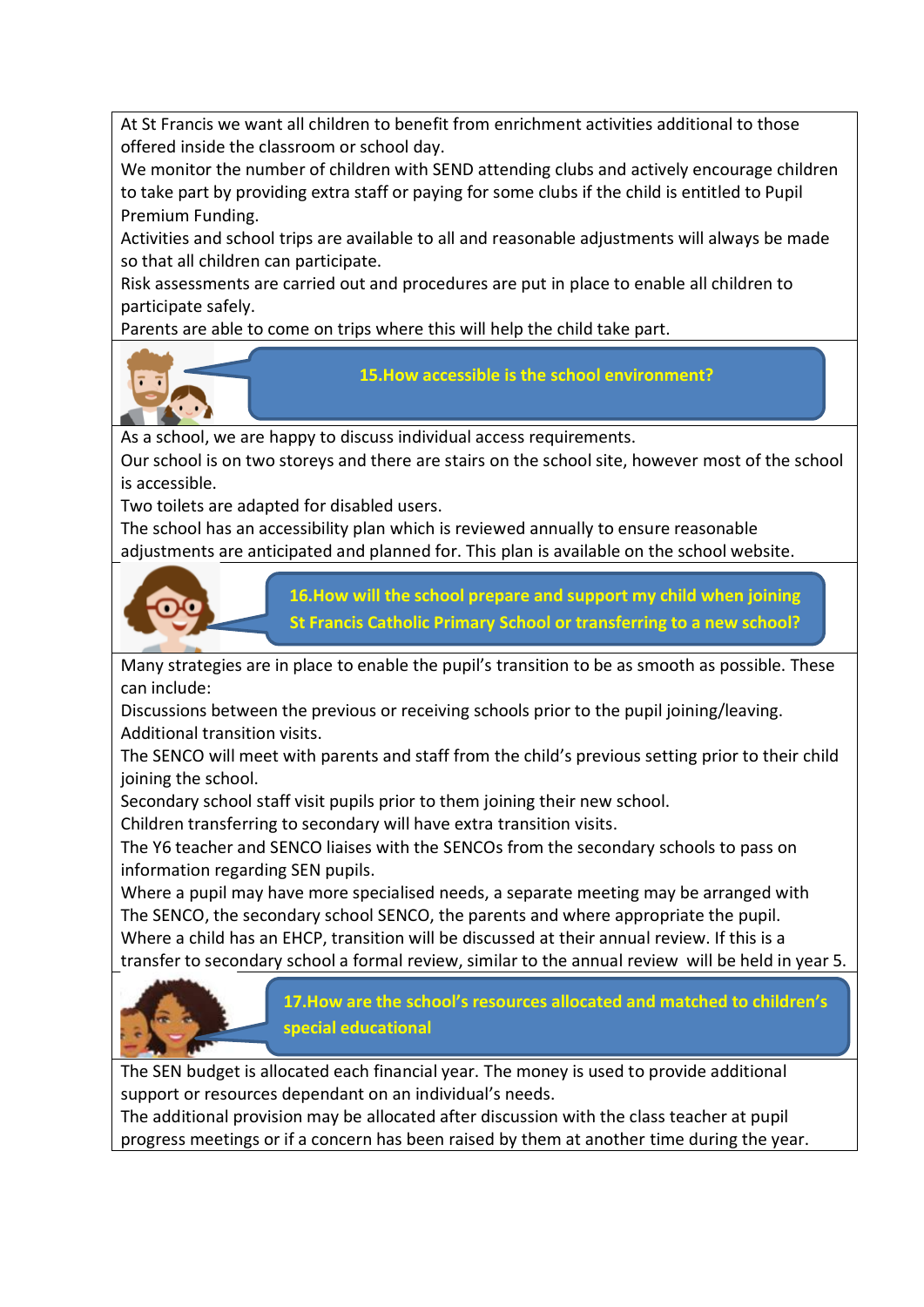Resources may include additional equipment, extra -curricular activities or deployment of staff depending on individual circumstances.

If the school feels your child's need can't be met out of the school's SEN budget a request for extra funding may be made to the Local Authority.



**18.How is the decision made about how much support my child will receive?**

The support offered to children can take many forms, such as: adjustments made to the environment, specialist equipment or technology provided, specialist intervention from outside agencies (such as Autism Outreach), additional adult support and occasionally an alternative provision.

These decisions are made in consultation with parents, the SENCO, class teacher, Senior Leadership Team and other professionals when needed.

Decisions are based upon termly tracking of pupil progress and as a result of assessments by outside agencies. During their school life, if further concerns are identified due to the pupil's lack of progress or well-being then other interventions will be arranged.



## **19.What if I am unhappy about something?**

We recognise that from time to time concerns or complaints may arise and it is our aim to work with all parties involved towards a satisfactory resolution. Concerns will be dealt with by school as quickly, sympathetically and effectively as possible. In the first instance, informal complaints could be addressed to your child's teacher, the SENCO or a member of the Senior Leadership Team (SLT) at school.

Where parents don't feel that school can resolve an issue satisfactorily they can seek help from a number of other parties, such as the Governing body, The St Thomas Aquinas Multi Academy Trust (MAT) which the school is part of, or you could speak to the SEND team at the local authority (SENA).

If you feel you need to make a formal complaint, the school publishes its formal Complaints Policy on the school website.

### **COVID 19 addendum**

Following the school closures last year and their full reopening in September, schools are now required to plan how they can deliver their curriculum through a 'Blended learning approach'. Blended Learning refers to the process of how schools aim to continue to provide access to a quality education for those children unable to come into school due to being ill or being forced to self-isolate as a result of the pandemic. This evolution of home learning will be consistent with the provision offered for those pupils who remain in school. Our approach, wherever possible, will be to ensure what is planned to be completed in the classroom can be conducted to a matching level at home with pupils achieving the matching or as near as possible objectives.

For children with SEND, teachers will need to make necessary adjustments to online learning materials, as they would in school, to ensure they meet the needs of the child and are fully accessible.